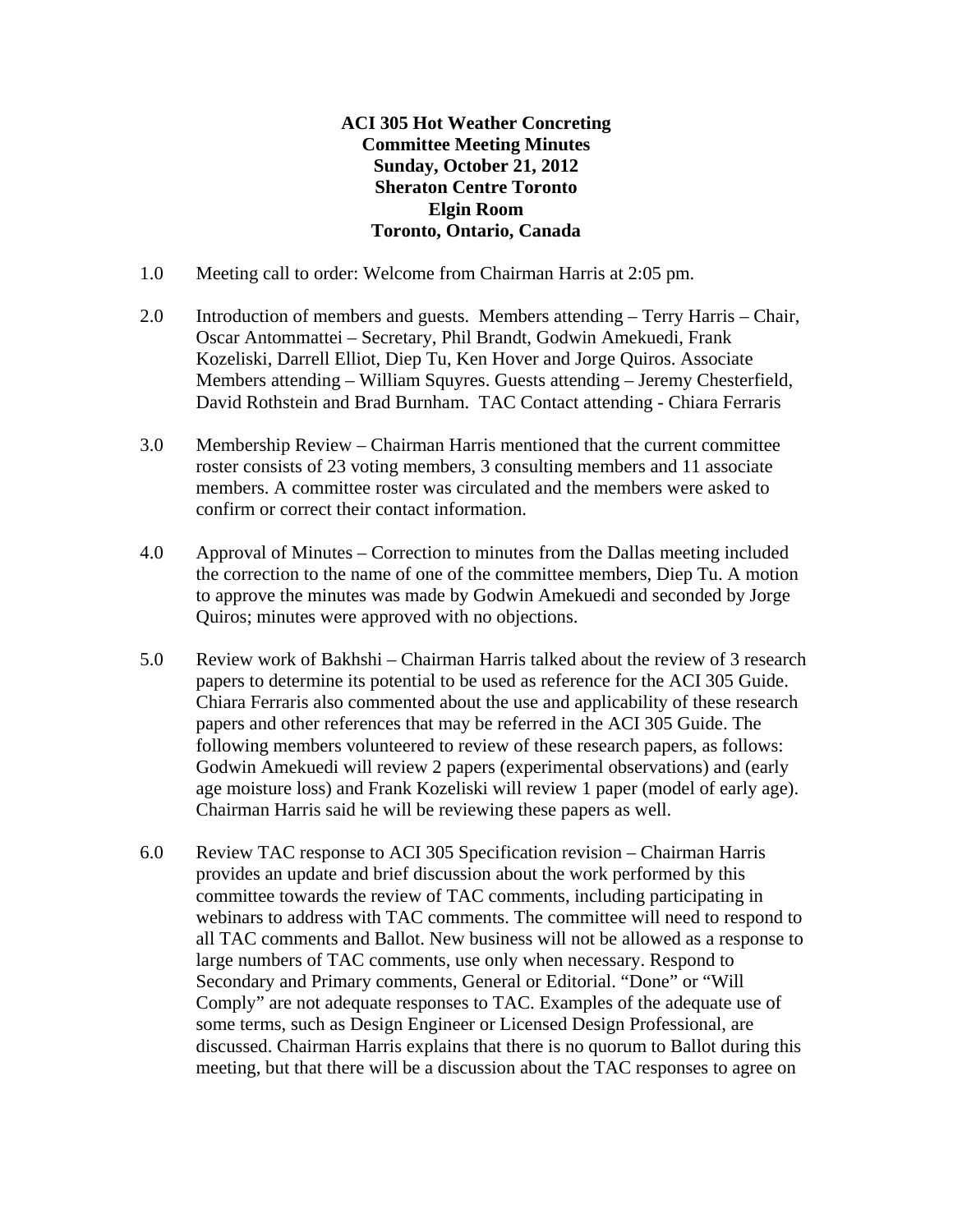how the committee will be responding to TAC. The following is a summary of the items from TAC response that were discussed during the meeting:

TAC Item 4: Re. hot weather definition 305: Review ACI concrete terminology (CT). Definition in 305 documents doesn't need to be the same as in the ACI CT.

TAC Item 11: Re. standard curing of test specimen in Section 4.2 305: Move Sections from General to Section 3 and update ASTM references

TAC Item 12: Re. Submittal 305: Agree to move section

TAC Item 14: Re. Onsite Instrumentation 305: Agree to add a Section on this

TAC Item 15: Re. use of term "introduce" for LWT aggregates 305: disagree

TAC Item 16: Re. use of term "specified" 305: see TCM 6.3.8

TAC Item 17: Re. use of term "accepted" 305: see TCM 6.3.8

TAC Item 18: Re. define "accepted evaporation control measures" 305: see TCM 6.3.8

TAC Item 19: Re. delete "accepted" and rewording of Pg 7 line 21 related to the determination of evaporation rate using the UNO equation 305: see TCM 6.3.8 and leave text as is

TAC Item 20: Re. velocity 305: changed to speed

TAC Item 21: Re. use of term "free water" 305: leave as "free water"; Dr. Hover commented that "free water" is a welldefined term

TAC Item 22: Re. use of term surface "moisture" 305: Agree to use term surface "water"

TAC Item 25: Re. use of term "specified" 305: see TCM 6.3.8

TAC Item 26: Re. use of term "measuring"